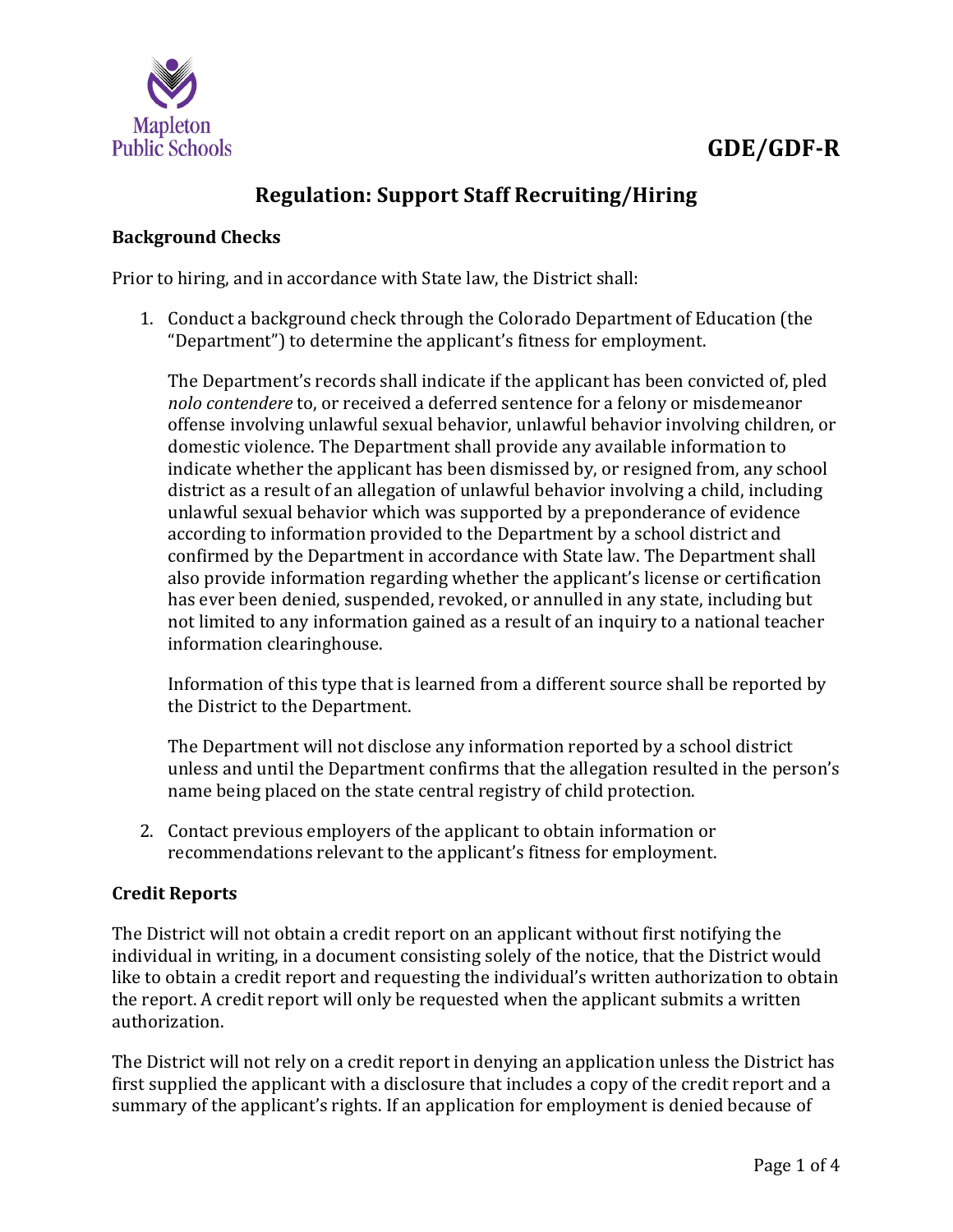

the credit report, the District will give the applicant notice that the action has been taken, as well as:

- 1. the name, address and phone number of the credit bureau supplying the report;
- 2. a statement that the credit bureau was not involved in the decision to deny the application; and
- 3. a notice of the applicant's right to dispute the information in the report.

### **Fingerprinting**

- 1. All applicants selected for employment in a support staff position must submit a complete set of fingerprints taken by a qualified law enforcement agency, an authorized District employee, or any third party approved by the Colorado Bureau of Investigation.
- 2. Pursuant to Federal law, the District shall notify employees fingerprinted pursuant to this policy/regulation that the fingerprints will be used to check the criminal history records of the Federal Bureau of Investigation (FBI) by providing Exhibit GBEB-E1 (Notice to Applicant) to each individual and requiring acknowledgement by signing Exhibit GBEB-E2 (Privacy Act Notification). The District shall retain a copy of GBEB-E2 as documentation that the notification was provided.
- 3. Applicants selected for employment must also submit a completed form as required by State law. On the form the applicant must certify whether or not he/she has ever been convicted of a felony or misdemeanor offense (not including any misdemeanor traffic offense). The form must specify the felony or misdemeanor offense, the date of conviction, and the court entering judgment.
	- a. State law defines "convicted" as: "[A] conviction by a jury or by a court and shall also include the forfeiture of any bail, bond, or other security deposited to secure appearance by a person charged with a felony or misdemeanor, the payment of a fine, a guilty plea accepted by a court, a plea of nolo contendere, and the imposition of a deferred sentence or suspended sentence by the court." C.R.S. § 22-32-109.8(8)(a).
	- b. Any District form used to certify an applicant's criminal history should reflect this broad definition of "convicted" to ensure that applicants disclose the legally required information.
- 4. The District will release the fingerprints to the Colorado Bureau of Investigation for the purpose of conducting a State and national fingerprint-based criminal history records check utilizing the records of the Colorado Bureau of Investigation and the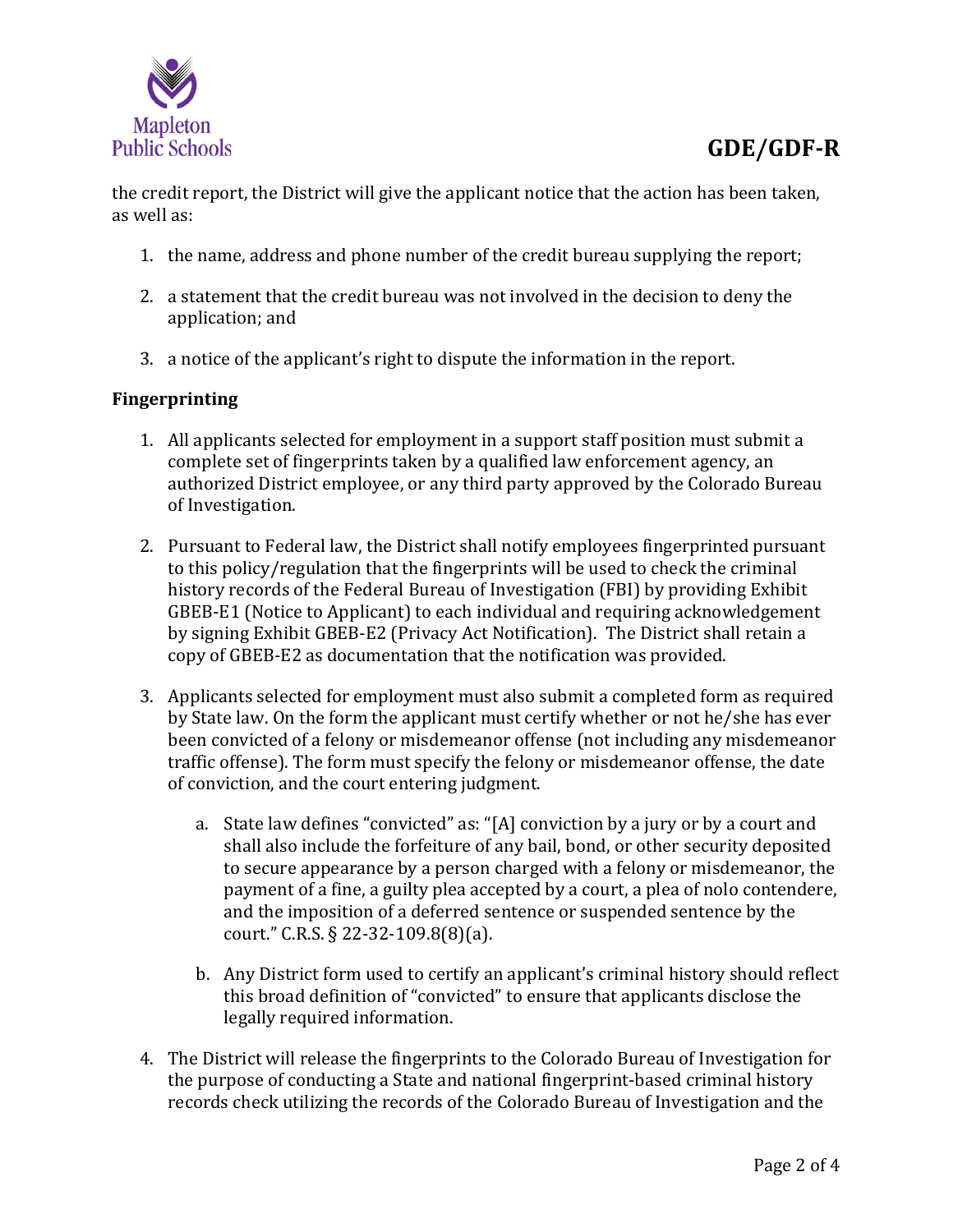

Federal Bureau of Investigation. When the results of the fingerprint-based criminal history record check reveal a record of arrest without a disposition, the District shall require the employee to submit to a name-based criminal history record check.

- 5. Although an applicant may be conditionally employed prior to receiving the results, he or she may be terminated if the results are inconsistent with the information provided on the form. In accordance with State law, the employee or applicant shall be terminated or disqualified from employment in the District if the results disclose a conviction for any of the following offenses:
	- a. felony child abuse, as defined in C.R.S. § 18-6-401;
	- b. a crime of violence, as defined in C.R.S. § 18-1.3-406(2);
	- c. a felony involving unlawful sexual behavior, as defined in C.R.S. § 16-22- 102(9);
	- d. a felony domestic violence offense, as defined in C.R.S. § 18-6-800.3;
	- e. a felony drug offense, as defined in C.R.S. § 18-18-401 *et seq*., committed on or after August 25, 2012;
	- f. felony indecent exposure, as defined in C.R.S. § 18-7-302;
	- g. an attempt, solicitation or conspiracy to commit any of the offenses described in items a-f; or
	- h. an offense committed outside of this state, which if committed in this state would constitute an offense described in items a-g.

The District shall notify the district attorney of inconsistent results for action or possible prosecution.

- 6. The District will charge the applicant a nonrefundable fee to be determined by the Board to cover the direct and indirect costs of fingerprint processing. The applicant may pay the fee over a period of 60 days after employment. The fee will be credited to the fingerprint processing account.
- 7. The Colorado Bureau of Investigation may periodically submit a report to the Colorado Department of Education (CDE) regarding employees previously subject to a fingerprint-based background check. CDE will then provide that information to the District. In accordance with State law, the District will cross-check its employee list with the information provided and take appropriate action if necessary.